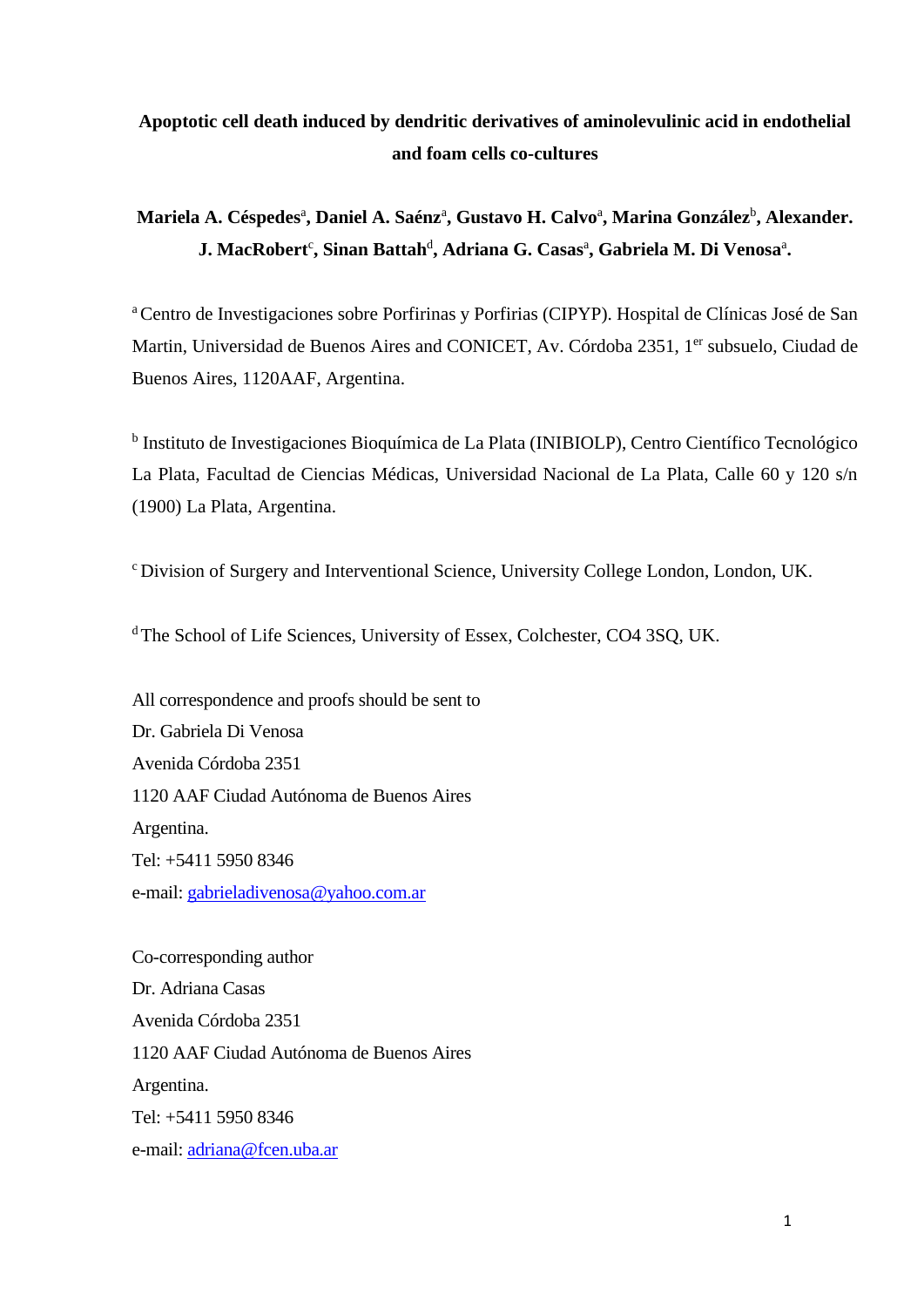#### **Keywords**

Photodynamic therapy, aminolevulinic acid, dendrimers, atheromas, tumour, macrophages.

#### **Abbreviations**

ALA: 5-aminolevulinic acid; FBS: foetal bovine serum; MTT: (3-[4,5-dimethylthiazol-2-yl]-2,5 diphenyltetrazoliumbromide); PDT: photodynamic therapy; PpIX: protoporphyrin IX; PBS: Buffer Phosphate.

#### **Abstract**

Photodynamic Therapy (PDT) is an effective procedure for the treatment of lesions diseases based on the selectivity of a photosensitising compound with the ability to accumulate in the target cell. Atherosclerotic plaque is a suitable target for PDT because of the preferential accumulation of photosensitisers in atherosclerotic plaques.

Dendrimers are hyperbranched polymers conjugated to drugs. The dendrimers of ALA hold ester bonds that inside the cells are cleaved and release ALA, yielding PpIX production. The dendrimer 6m-ALA was chosen to perform this study since in previous studies it induced the highest porphyrin macrophage: endothelial cell ratio<sup>1</sup>.

We transformed Raw 264.7 macrophages to foam cells by exposure to oxidised LDLs, and we employed a co-culture model of HMEC-1 endothelial cells and foam cells to study the affinity of ALA dendrimers for the foam cells.

In this work it was proposed an *in vitro* model of atheromatous plaque, the aim was to study the selectivity of an ALA dendrimer for the foam cells as compared to the endothelial cells in a coculture system and the type of cell death triggered by the photodynamic treatment.

The ALA dendrimer 6m-ALA showed selectivity PDT response for foam cells against endothelial cells. A light dose of 1 J/cm<sup>2</sup> eliminate foam cells, whereas less than 50% of HMEC-1 is killed, and apoptosis cell death is involved in this process, and no necrosis is present.

We propose the use of ALA dendrimers as pro-photosensitisers to be employed in photoangioplasty to aid in the treatment of obstructive cardiovascular diseases, and these molecules can also be employed as a theranostic agent.

### **Introduction**

Photodynamic Therapy (PDT) is an effective alternative for the treatment of accessible lesions based on the ability of a photosensitiser (PS) to accumulate preferentially in the target cell. After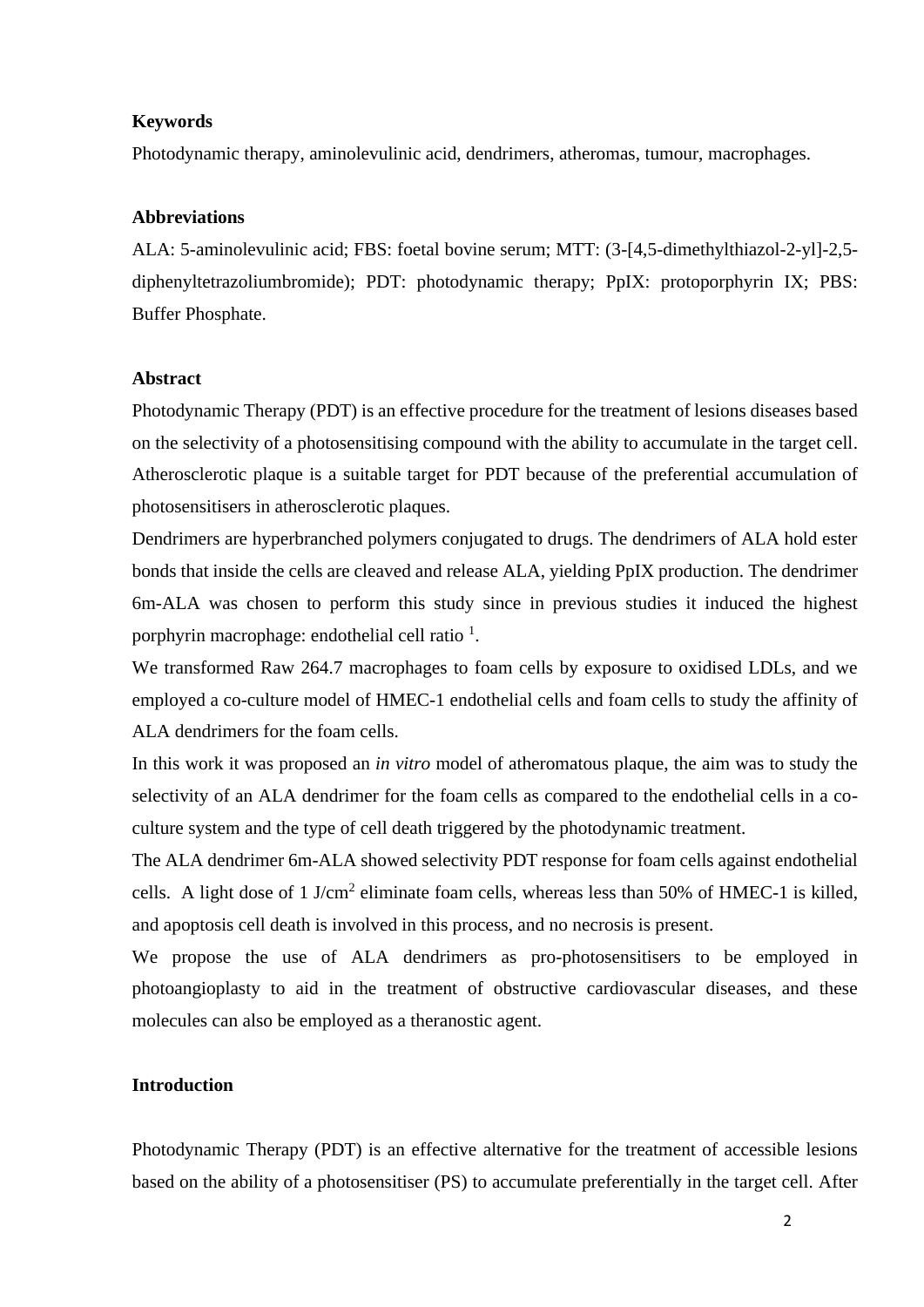PS administration, the lesion is illuminated employing light of an appropriate wavelength that activates the molecule, thus generating generates reactive oxygen species and inducing the destruction of the diseased tissue  $^{2,3}$ 

The natural pro-photosensitiser 5-aminolevulinic acid (ALA), when administered topically or systemically is capable of biosynthesising the endogenous PS Protoporphyrin IX  $4.5$ . ALA-PDT is increasingly being used clinically in dermatologic<sup>6</sup> and non-dermatologic malignancies (Casas, 2020). ALA was approved by the FDA and the EMA for the treatment of actinic keratosis and for intracranial use to aid in the surgery of high-grade gliomas<sup>7</sup>.

Optimal accumulation and localization in target tissues remain a problem in the clinical management of PDT. One way to reduce this deficiency is the development of dendrimeric drug carriers that show appreciable ALA release, facilitating subsequent PpIX biosynthesis <sup>8</sup>. The dendrimers are hyperbranched polymers that are linked to different drugs, offering the advantage of having a defined structure, size and load <sup>9</sup>. The added groups confer better solubility, cell targeting, and other biological effects. The main advantage of the use of dendrimers is the capacity to deliver high drug payload by multiple binding of the desired molecules to the dendrimer  $10$ . Considering that ALA is a small molecule, it can be attached to macromolecules, to increase its delivery to the target cells. In our previous studies, we have demonstrated that ALA dendrimers can deliver ALA to cells and induce PpIX synthesis. The dendrimers of ALA hold ester bonds to ALA that inside the cells are cleaved and release ALA, inducing the production of PpIX<sup>1</sup>. We have previously designed and evaluated a series of novel ALA dendrimers, containing 3 to 18 ALA residues. The most promising were 6m-ALA and 9m-ALA, with similar performance in PAM212, LM3, Raw 264.7 and Hmec-1 cell lines  $^{1,9}$ 

Atherosclerosis is an inflammatory disease distinguished by the accumulation of LDL in the arterial vessels. When the condition progresses the so-called atherosclerotic plaques provokes reduction of the arterial lumen. The plaque break induces the acute coronary syndrome, with the consequent platelet activation, thrombus formation, and obstruction of the coronary arteries. Therapeutic strategies aimed at stabilising the vulnerable plaques or reducing its lipid content are desired <sup>11</sup>.

All of the current interventions for the treatment of occlusive atherosclerosis are likely to induce restenosis at a later stage. Restenosis involves the narrowing of the luminal space due to neointimal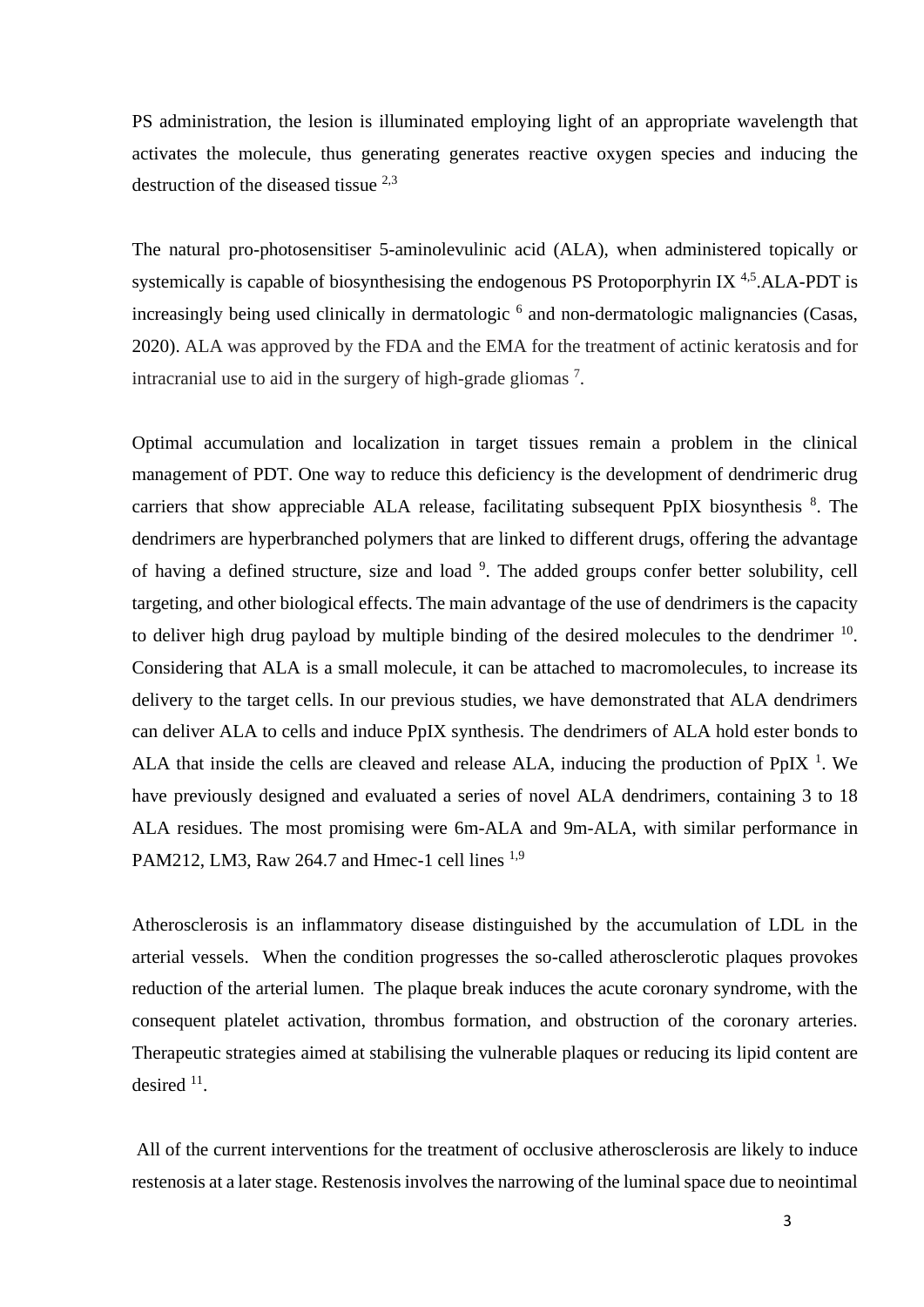hyperplasia and constrictive remodelling  $12$ . Among the alternatives to prevent restenosis, PDT is an exciting alternative since the treatment can control the inflammatory cells, promote vascular healing and has the potentiality to remove the plaque either partially or entirely <sup>13</sup>. The affinity of photosensitisers, such as porphyrins for atherosclerotic plaques, has extensively been reported <sup>14,15</sup>. Selective uptake of the PS in the plaques was ascribed to its high lipid content, thus inducing strong interactions between the drug and LDL  $^{16}$ . Photosensitisers such as Photofrin  $^{17}$ , Motexafin lutetium <sup>18</sup> and Indocyanine green <sup>13</sup> among other PSs have been proposed to be used in photodynamic treatment of atherosclerotic lesions.

ALA has also been employed for photodynamic treatment or inhibition of restenosis in rabbit and pig models <sup>19–21</sup>. Besides, nanoparticles of ALA have been employed in rabbit models as theranostic agents for atherosclerosis  $^{22}$ .

The most important event of the vessel wall damage in atherosclerosis is the accumulation of oxidised lipids in low-density lipoproteins (OxLDL). Circulating monocytes infiltrate the plaque, and get arrested into the vessels due to endothelial activation. At a later stage, they move to the arterial wall, convert into macrophages, and take up OxLDL leading to the subsequent formation of foam cells, the main components of fatty streaks in vulnerable plaques  $^{23}$ .

The main cellular components of the atherosclerotic plaques are endothelial cells, smooth muscle cells, macrophage foam cells and lymphocytes. The most widely used technique for *in vitro* obtention of macrophage foam cells involves the exposure of macrophages to oxidised LDL  $(^{24}$ . The scavenger receptor class A type 1 (SRA1) and fatty acid translocase cluster of differentiation 36 (FAT/CD36)<sup>25</sup>, has been implicated in the uptake of oxidised LDLs in macrophages. We have previously reported that the increased expression of FAT/CD36 in human THP1 monocytes is a marker of the transformation of macrophages to foam cells <sup>26</sup>.

We have previously shown that ALA dendrimers containing 6 or 9 ALA molecules (so-called 6m-ALA and 9m-ALA) have been more selectively incorporated in murine Raw 264.7 macrophages after endocytosis uptake as compared to endothelial cells. PpIX synthesis in these macrophages were 6 and 4.6 times higher when they were exposed to 6m-ALA ad 9m-ALA as compared to the endothelial HMEC-1 cells, showing a preferential uptake of of ALA dendrimers by the macrophages. It was hypothesised that the mechanism of uptake of the dendrimers mediated by caveolae-mediated endocytosis was responsible for the macrophage selectivity  $<sup>1</sup>$ .</sup>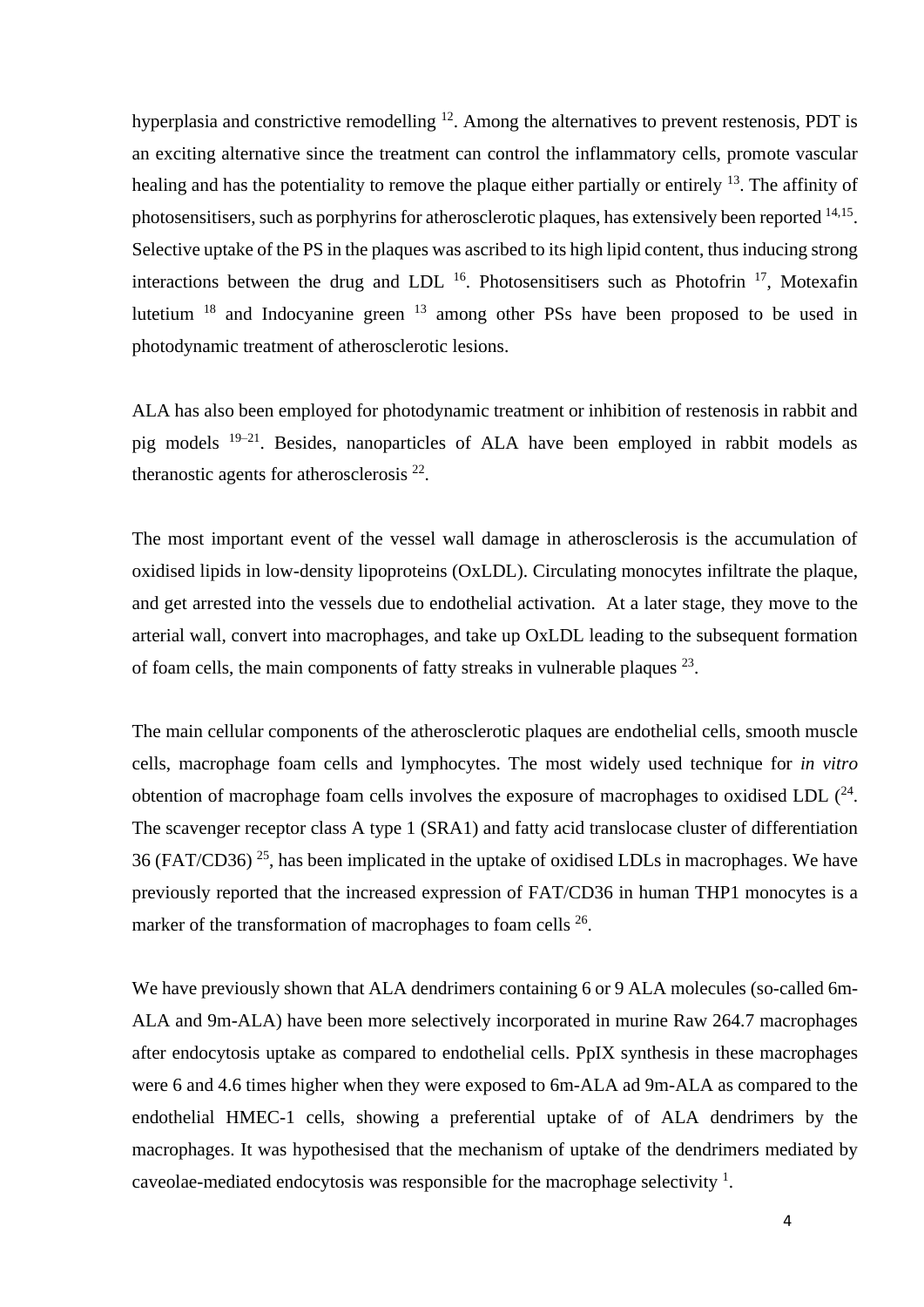The present work aimed to study the selectivity of the ALA dendrimer 6m-ALA for the Raw 264.7 foam cells as compared to the endothelial HMEC-1 cells in a co-culture model. We have also evaluated the response of both cell types to photodynamic treatment mediated by ALA dendrimers and the involvement of apoptosis as the cell death mechanism.

#### **Materials and methods**

**Chemicals**: ALA and MTT were obtained from Sigma Chem Co, and 6m-ALA was provided by ChemPharm-Research, UK. The dendrimer 6m-ALA (Figure 1) was synthesised as described previously <sup>9</sup>.

**Cell lines:** Raw 264.7 macrophages (ATCC, Manassas, VA, USA) were grown in DMEM containing high glucose and pyruvate, supplemented with 2 mM L-glutamine, 40 µg/ml gentamycin and 5% FBS.

HMEC-1 human endothelial cells were generously provided by Dr Ades (Centers for Disease Control and Prevention, Atlanta, USA).  $27$ . The cells were grown in RPMI 1640 medium, supplemented with 1  $\mu$ g/ml hydrocortisone, 15% fetal bovine serum, 10 ng/ml hEGF, and 40  $\mu$ g/ml gentamycin. Cells were used 24 h after plating and were grown at 37°C and 5% CO2.

**Isolation of LDL and preparation of oxidised LDL (OxLDL):** The LDL fraction was isolated from plasma from healthy human volunteers as described previously  $^{28}$ .

To obtain OxLDL, the isolated LDLs were treated with copper sulphate as previously described in Ledda et al. (2016). The preparations were then sterilised by ultrafiltration through 22  $\mu$ m membranes, and stored under nitrogen atmosphere. LDLs of medium oxidation degree were employed.

**Foam cell obtention:** Raw 264.7 macrophages were treated for different times with OxLDL at a concentration of 100 µg protein/ml in DMEM medium containing 5% serum and then checked for FAT/CD36 expression.

**Quantitative real-time PCR:** the expression of FAT/CD36 was quantified by RT-PCR after exposure to Raw 264.7 to OxLDL as described previously  $^{26}$ .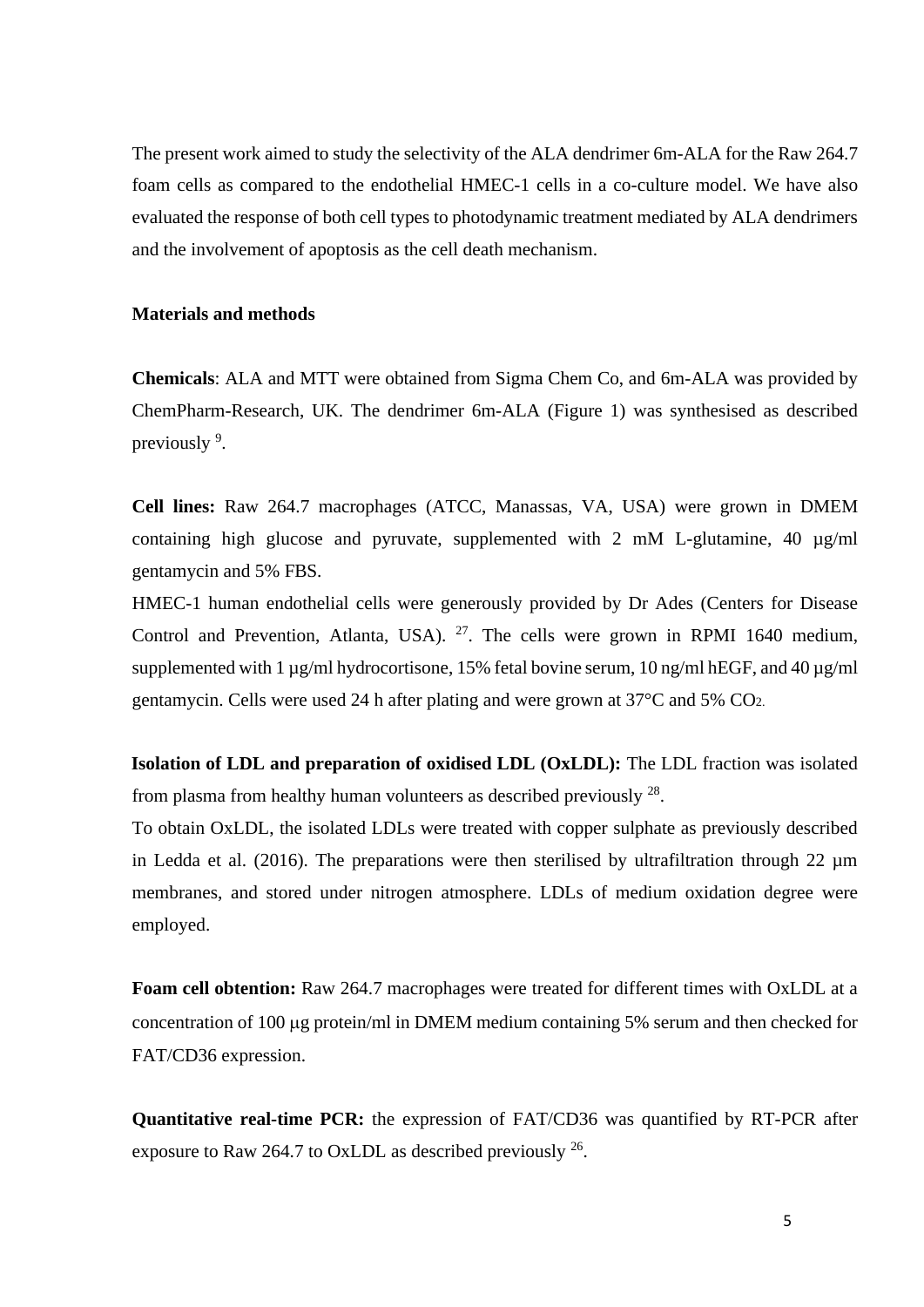**PDT treatment:** Cells were exposed to ALA or 6m-ALA and 3 h in medium without FBS and afterwards, they were illuminated. Immediately, the medium was changed for complete medium, and the cells were incubated for 19 h to let photodamage occur. Phototoxicity was documented by the MTT assay <sup>29</sup>. MTT (3-[4,5-dimethylthiazol-2-yl]-2,5-diphenyltetrazoliumbromide) solution was added to the cells at 0.5 mg/ml, and the cells were incubated at 37º C for 1 h. The medium was withdrawn, DMSO was added to the formed formazan crystals, and the absorbance was read at 560 nm in an Epoch microplate reader (BioTek, USA).

**Light source:** We employed an array of 2 fluorescent lamps (Osram L 18W/827) (400 to 700 nm range with the highest radiant power at 600 nm). The resulting power density was  $0.5 \text{ mW/cm}^2$ (Field Master power meter, LM3 HTP sensor, Coherent Inc., USA). The cells were illuminated from below and placed at a distance of 14 cm from the lamps.

**Porphyrin extraction**: Intracellular porphyrins were extracted with HCl as described previously <sup>30</sup> and quantified fluorimetrically in a Perkin Elmer LS55 spectrofluorimeter ( $\lambda$ ex=406 nm,  $\lambda$ em=604 nm). Extracellular porphyrins were quantified by addition of HCl to the media. PpIX (Frontier Scientific, Logan, USA) was employed as a standard  $30$ .

Co-cultures: Raw 264.7 (1.5x10<sup>4</sup> cells) were transformed to foam cells during 12 h and afterwards, HMEC-1  $(2.5x10<sup>4</sup>$  cells) were plated together in the medium for endothelial cells described above and incubated for further 24 h until the experiments were performed.

**Cell Morphology***:* Foam cells, HMEC-1 and co-cultures were grown on coverslips during 24 h were treated with PDT mediated by 6m-ALA. Cells were fixed with 4 % paraformaldehyde, washed with PBS and stained with 0.5% crystal violet. Images were acquired with an Olympus microscope with a 20X objective.

Porphyrin visualisation by fluorescence microscopy: Foam cells, HMEC-1 cells and cocultures were grown on coverslips were exposed to ALA or 6m-ALA during 3 h. Porphyrins were observed by fluorescence microscopy after mounting of the coverslips on PBS-DABCO mounting media. Microscopic observation and photography were performed with an Olympus microscope BX51, equipped with a mercury lamp and the green filter. Bright-field images were also documented. ImageJ 1.52i software was also employed to obtain quantitative values by measuring fluorescence intensity for the red channel. Briefly, a fluorescence value was obtained for every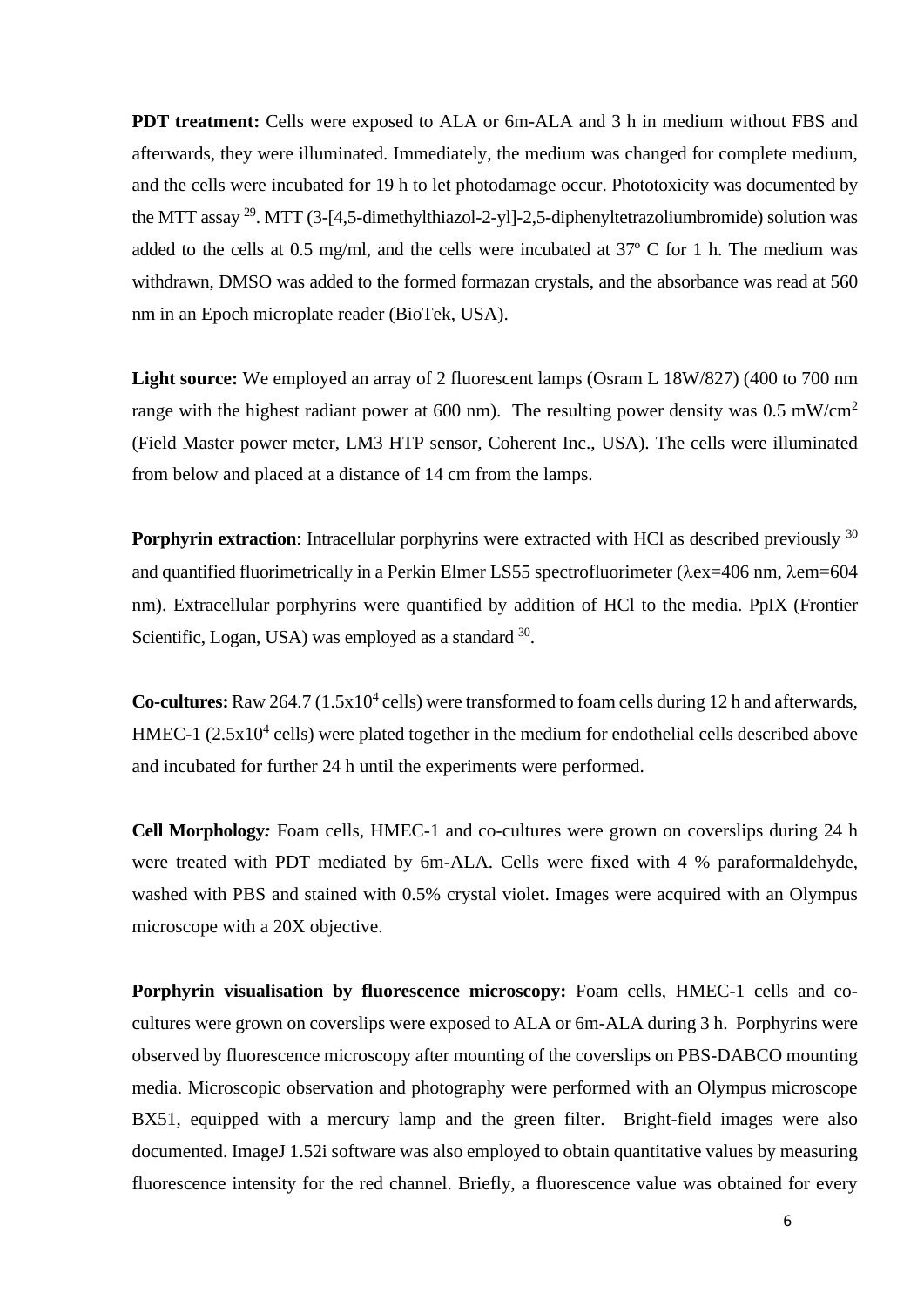optical section of the analysed image, and then the values from the different sections were added up in order to obtain a single value for each image.

**Analysis of apoptosis rate by Annexin V-FITC/Propidium iodide assay:** Nineteen hours after treatment, the percentage of apoptotic/necrotic cells was assessed using a standard flow cytometry Annexin-V-FITC binding assay (Thermo Fisher Scientific, USA) according to manufacturer's instructions. Annexin V and Propidium iodide (PI) fluorescence were measured in a BD FACSCalibur flow cytometer (Becton Dickinson, San Jose, CA). Data were processed using FlowJo 10.0.7 software. 2.8.

**Statistical analysis:** A Three experiments carried out per duplicates are were performed. Statistical analysis of the results was made by a two-tailed Student's t-test. P values < 0.05 were considered significant.

## **Results**

For the determination of foam cells formation, we analysed the OxLDL (FAT/CD36) receptor in Raw 264.7 cells exposed to Ox-LDL (Figure 2). From 8 h onwards, the expression was significantly higher than the control, and thus, these macrophages can be considered foam cells. The increased receptor expression remained high for at least 24 h after withdrawal of Ox-LDL According to previous work of our group, the macrophages exposed to OxLDL also exhibit lipid accumulation resembling foam cells <sup>31</sup>.

Raw 264.7 macrophages and foam cells were incubated with ALA, and their porphyrin synthesis and response to PDT were evaluated (Figure 3). Both cell types did not differ significantly between them in both experiments. Equal amounts of extracellular porphyrins are released to the medium in Raw 264.7 macrophages and foam cells after 6m-ALA exposure (data not shown).

Cellular porphyrin production from ALA and ALA dendrimer was evaluated in the foam cells and HMEC-1 cells (Figure 4). In both cell types, employing low sub-plateau concentrations (0.05 mM), porphyrin synthesis induced by the dendrimers is significantly higher than ALA. At plateau values (1 mM), tetrapyrrole production from ALA does not differ from that of the dendrimer both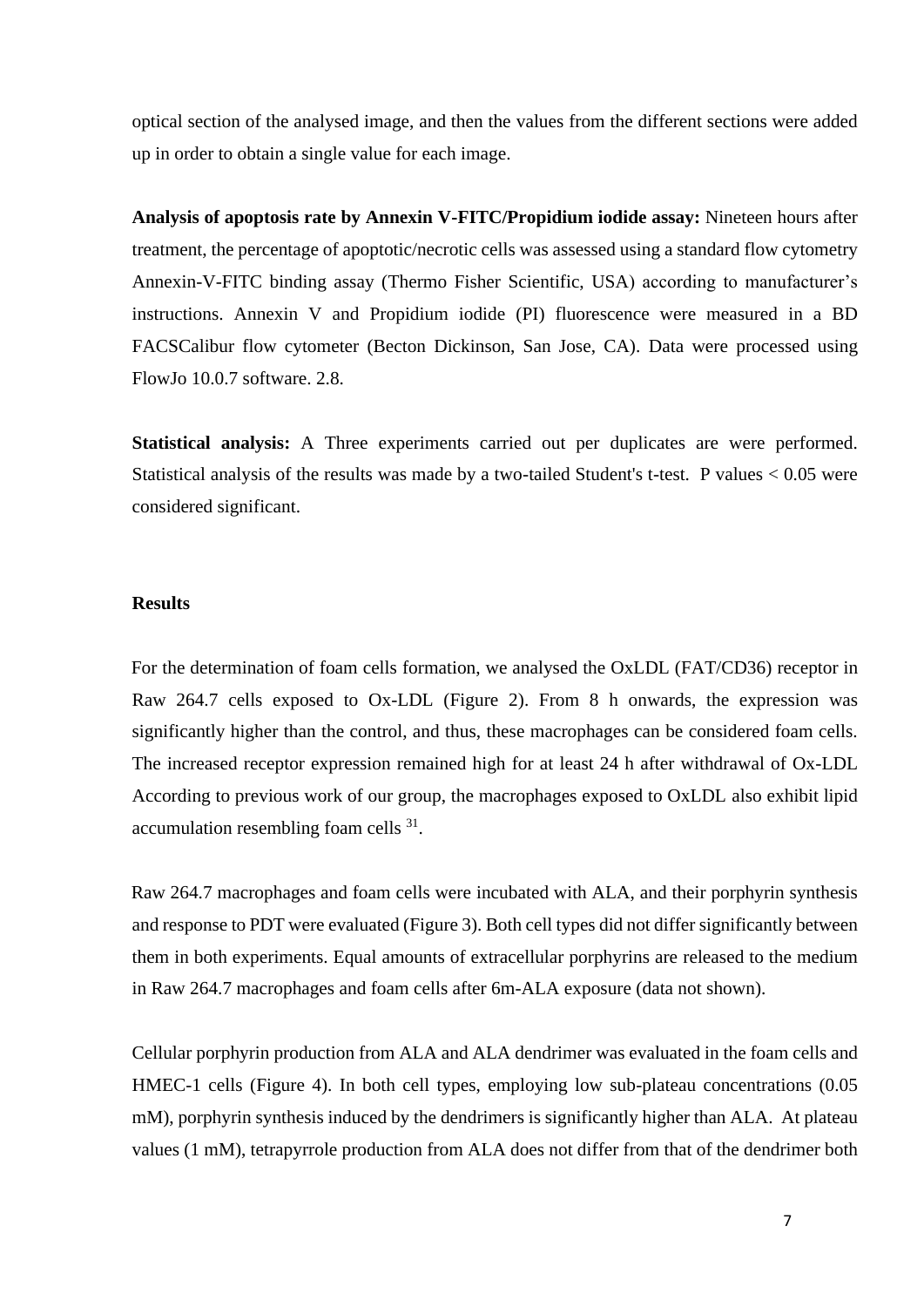in foam cells and in HMEC-1 cells, although it is worth to remark that the amount of tetrapyrroles from both compounds is higher in the foam cells.

Figure 5 shows PDT response mediated by 6m-ALA of foam cells and HMEC-1 cells. The foam cells were markedly more responsive to PDT under the plateau (0.05 mM) conditions evaluated. LD50s were 0.3 J/cm<sup>2</sup> and 1.1 J/cm<sup>2</sup> for foam cells and HMEC-1, respectively, in line with a lower porphyrin production in the endothelial cells (see Figure 4). These data suggest a 3.8 times higher response of the foam as compared to the endothelial cells. It is important to mention the differences between the slopes of both curves; in foam cells, 100% cell death is obtained at low light doses, while in HMEC-1 cells it was not possible to achieve absolute cell death in the range of light doses studied. This difference clearly shows the higher sensitivity of foam cells for PDT. On the other hand, ALA-PDT treatment under these conditions induced no response in either cell line due to no induction of porphyrins at 0.05 mM concentration (data not depicted).

Cell morphology of the control co-cultures shows that both cell types can duplicate and co-exist under the established conditions, and they can be distinguished using morphology criteria (Figure 6). Whereas foam cells are small and rounded, the HMEC-1 are tapered and exhibit more spreading on the surface. After PDT treatment employing 6m-ALA, the proportion of foam cells is impaired upon increasing the light dose, whereas the endothelial cells are relatively refractory to the treatment.

Fluorescence microscopy of porphyrins synthesised from ALA and 6-mALA at a concentration of 0.05 mM was analysed in HMEC-1, foam cells and co-cultures (Figure 7). The corresponding bright-field images were also documented in order to distinguish both cell types based on the morphology. An intense red fluorescence can be distinguished in the foam cells exposed to 6m-ALA but not to ALA, whereas HMEC-1 cells exhibit basal autofluorescence intensity.

To target atherosclerotic plaque, the type of triggered death is critical. Necrosis would lead to rupture of the plaque, and thus, the induction apoptotic cell death is desirable in any potential treatment. Therefore, an analysis of apoptosis and necrosis was performed employing the annexin V-FITC/PI flow cytometry assay (Figure 8).

It can be noticed that PDT mediated by 6m-ALA impairs slightly the percentage of HMEC-1 viable cells (99.4% viable control cells vs  $85.9\%$  6m-ALA-PDT treated with 240 mJ/cm<sup>2</sup> and  $83.9\%$  in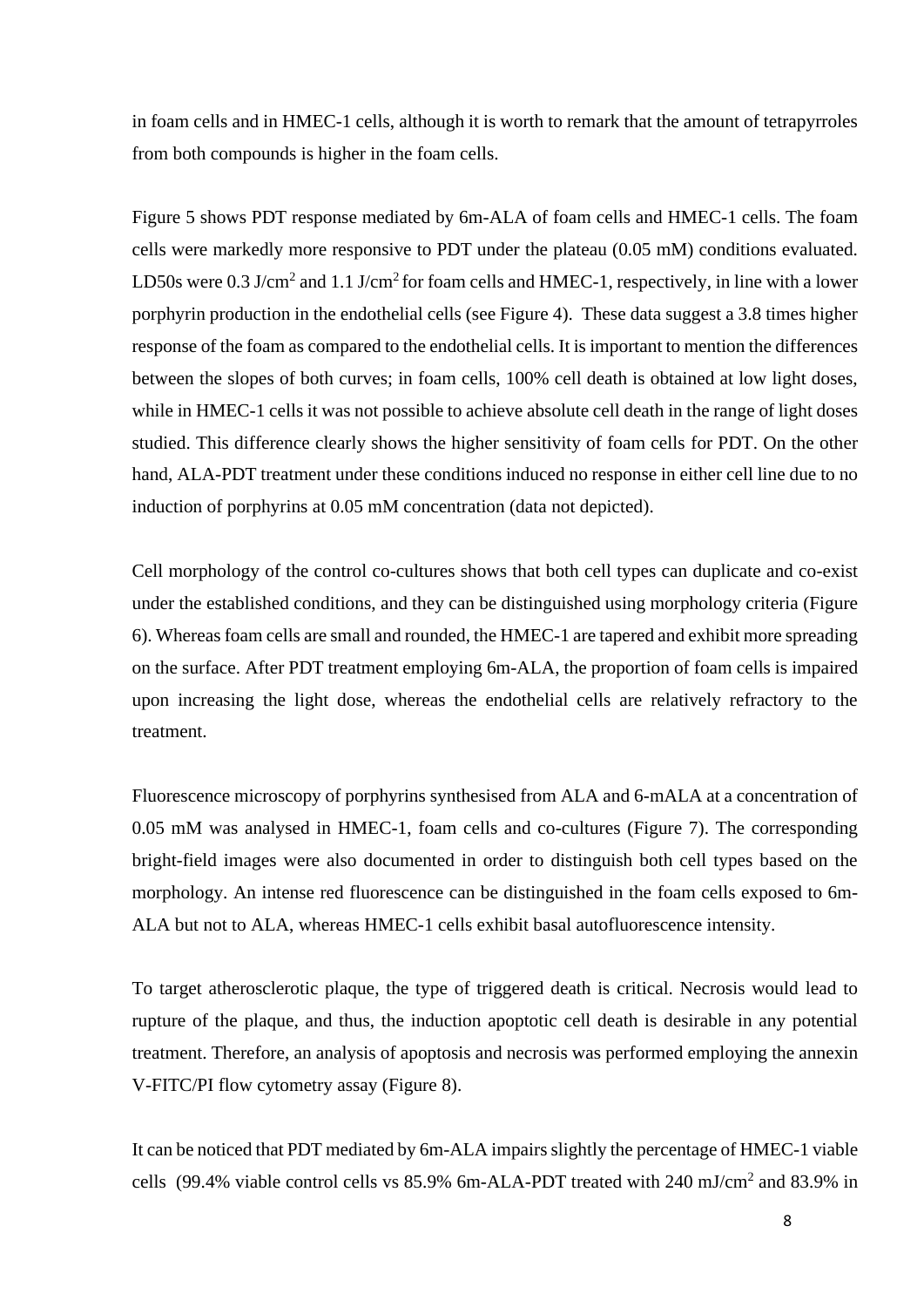the  $720 \text{ mJ/cm}^2$  treated group). On the other hand, foam cells treated under the light conditions mentioned above, show a markedly high percentage of cell death, that is 50% and 70% of apoptotic cells at 240 mJ/cm<sup>2</sup> and 720 mJ/cm<sup>2</sup> respectively. No necrosis is induced in any condition.

## **Discussion and conclusion**

In previous work, we have found that ALA dendrimers containing 9 or 6 ALA residues were more selective than ALA for the macrophages Raw 267.4 as compared to the HMEC-1 endothelial cell line. The high ability of macrophages to internalise molecules may be explaining the selectivity of the hyperbranched molecules contaiing ALA towards them  $\frac{1}{1}$ , suggesting that PDT mediated by ALA dendrimers is a promising tool to target atheromatous plaques selectively. Moreover, the dendrimer 6m-ALA was chosen to perform this study since it induced the highest porphyrin macrophage: endothelial cell ratio  $<sup>1</sup>$ .</sup>

Macrophages play essential roles in several diseases; therefore a specific strategy to destroy them may have encouraging therapeutic advantages  $32$ . It has been previously addressed that the ability of PDT to induce macrophages selective destruction can be employed in the treatment of diseases such as cancer  $33-35$ , detection of atherosclerotic plaques  $36$ , autoimmune diseases  $37$  and infections 38,39

Comparison of porphyrin synthesis from 6m-ALA showed no differences between macrophages and foam cells. It suggests that higher lipid load does not affect neither porphyrin synthesis nor retention in the foam cells. Moreover, the rate of cell death after PDT is not different between Raw 264.7 macrophages and foam cells. The fact that equal amounts of porphyrins are released to the medium in Raw 264.7 macrophages and foam cells after 6m-ALA exposure reinforces the hypothesis that LDL load does not particularly retain PpIX into the cells.

Cocultures of foam and endothelial cells is a model to mimic better the scenario of the atheromatous plaque. We demonstrated that there are no significative differences between porphyrins synthesised from macrophages and foam cells, being the maximum porphyrin synthesis 152.2 $\pm$ 1.4 ng porphyrins/10<sup>5</sup> cells for Raw 264.7 and 154.8 $\pm$ 5.8 ng porphyrins/10<sup>5</sup> cells for foam cells, and both cell types present LD50s in the range of  $0.3 \text{ J/cm}^2$  and LD100 employing light doses lower than  $2 \text{ J/cm}^2$ .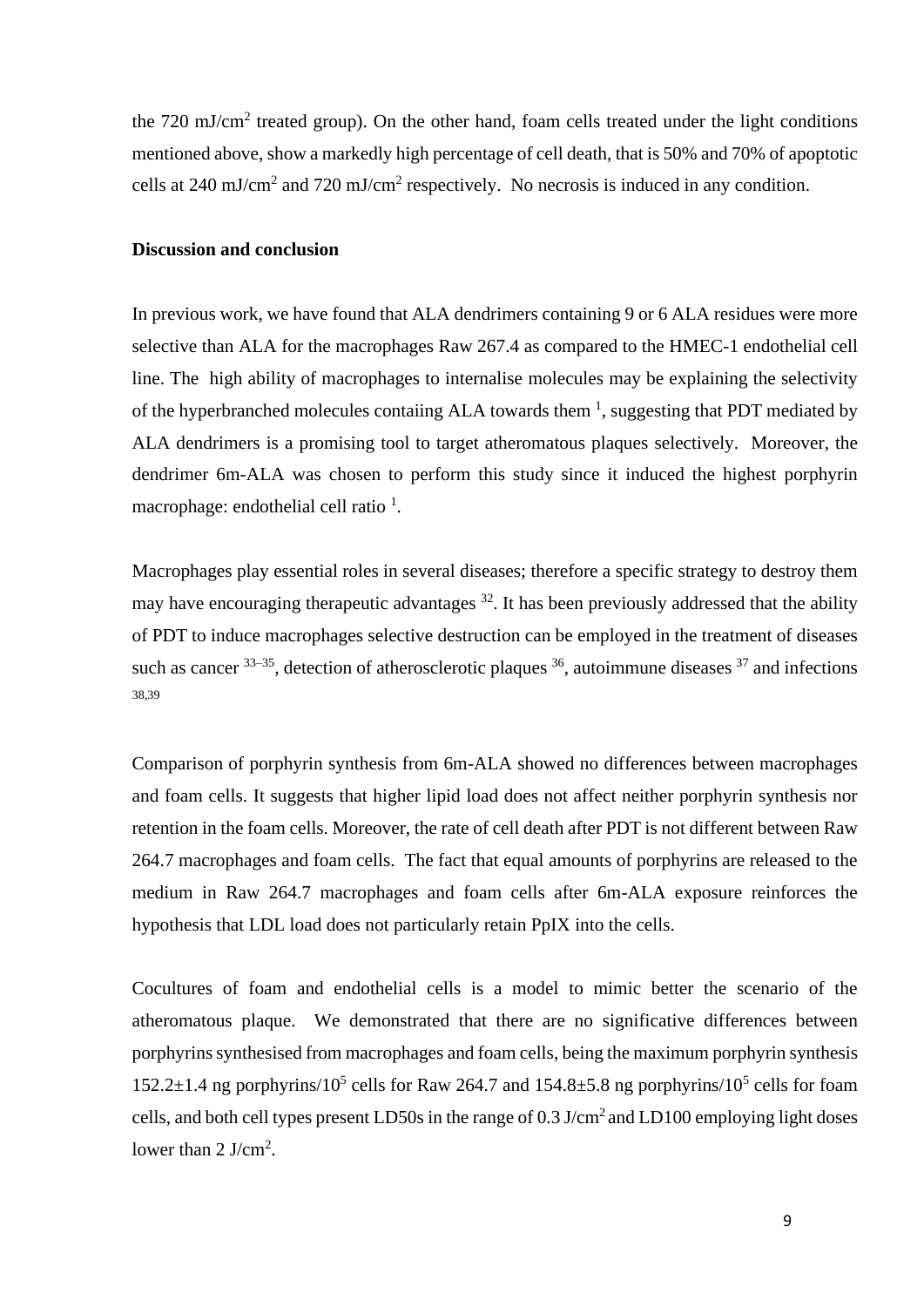HMEC-1 endothelial cells synthesised from ALA dendrimers a markedly lower amount of porphyrins as compared to foam cells. The plateau valued is reached at  $42.7 \pm 2.5$  ng /  $10^5$  cells, which leads to a modest response to PDT, with an LD50 of 1.1 J  $/\text{cm}^2$  and it was not possible to reach the LD100 in the range of light doses used  $(0-11 \text{ J}/\text{cm}^2)$ . As we demonstrated in a previous work, dendrimers do not enhance PpIX production from ALA in HMEC-1 cells even at low concentrations, and we ascribe this to their low endocytic ability  $\frac{1}{1}$ . In this context, the foam cells should be destroyed by therapy, while the endothelial cells are not damaged.

Co-cultures are useful models to investigate heterotypic cell-cell interactions and physical contact, and the impact of autocrine and/or paracrine intercommunications on cell function <sup>40</sup>. Zuniga et al (2018) employed co-cultures of vascular smooth muscle cells and macrophages to study the interaction between the cell types in atherosclerotic plaques. Endothelial cell/macrophage cocultures have been employed as models of other diseases <sup>41</sup>.

In the present work, we employed a co-culture model of foam cells and endothelial cells to get a closer approach to the atherosclerotic plaques considering that the heterotypic interactions between both cells types could lead to differential responses to the photodynamic injury as compared to the isolated cell components.

We have also extended our studies to foam cells, and co-cultures of foam and endothelial cells, showing once more that the dendrimers are more effective as compared to ALA at low equimolar concentrations. Porphyrin synthesis form ALA dendrons and dendrimers was also efficient in other tumour and non-tumour cell types  $1,10,42,43$ .

We found that the employment of ALA dendrimers induce quite selective production of porphyrins in the foam cells, securing the specificity of the photodamage without damaging the intima endothelial cells. Those results show that the highest sensitivity of foam cells to PDT is not modified by the interaction between both cell lines in the co-culture and that dendrimers synthesise more porphyrins in foam cells than in endothelial cells regardless of being co-cultured.

ALA-PDT applied to the murine macrophage J-774A.1 cells induced impaired viability as well as an increase in reactive oxygen intermediates and TNF-α release and diminished Nf-κB p50 and p65, Il-1 $\beta$  production <sup>44</sup>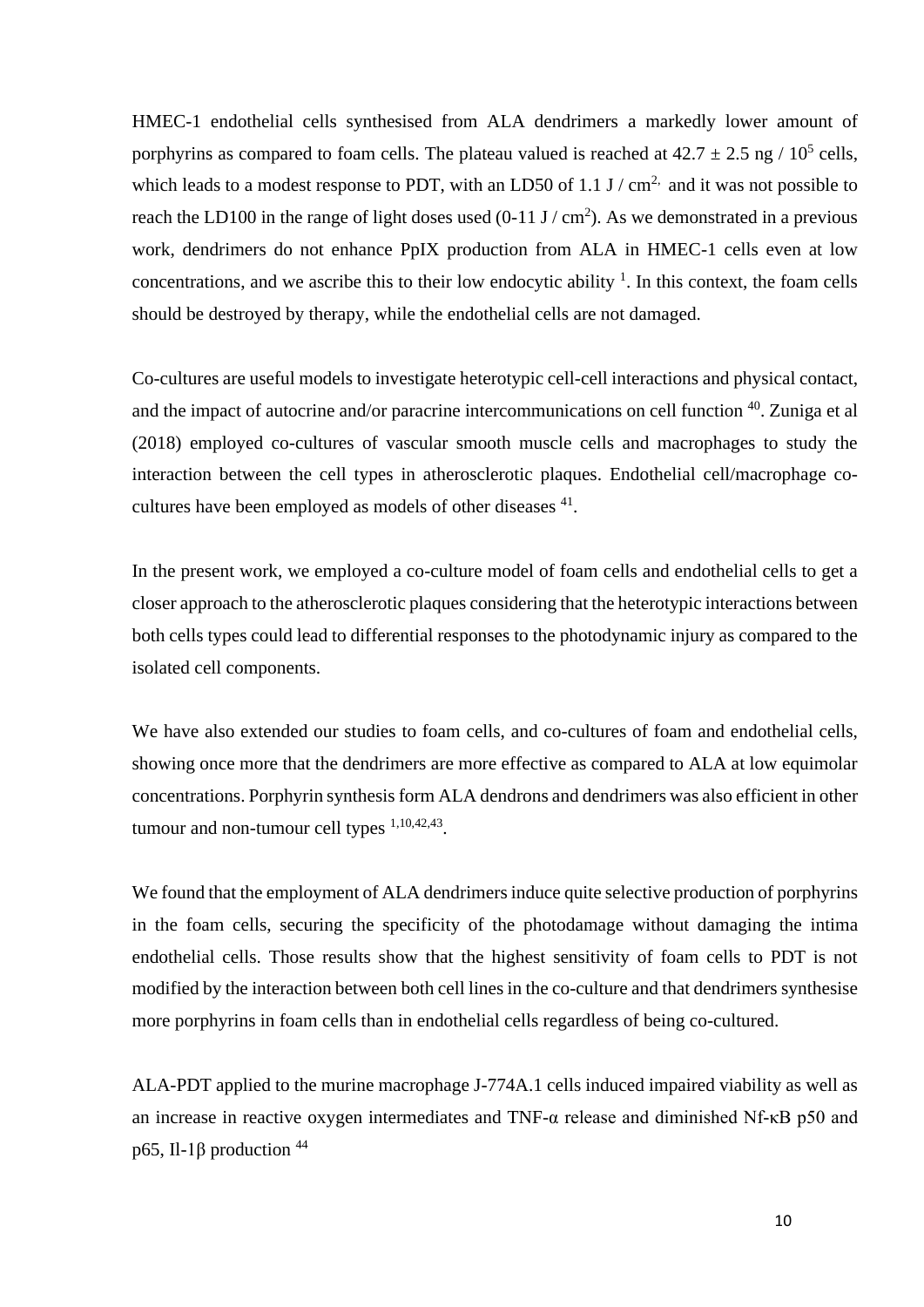Jenkins et al (1998) have already shown different kinetics of porphyrins formation in the each cell type forming the atherosclerotic plaque. Moreover, the different layers of the arteria show different PpIX fluorescence peaks.

Other nano vehicles of ALA such as gold nanoparticles functionalised with polyethylene glycol were orally given to rodents to be used as theranostic non-invasive agents for atherosclerosis. The PpIX fluorescence measured in blood and faeces was a measured of the nanoparticle incorporated to the plaques  $^{22}$ .

In our model, endothelial cells at 3 h after exposure to the ALA dendrimers, synthesised much lower porphyrins as compared to the foam cells. However, it must be remarked that the porphyrin peaks may be obtained at different time exposure to the compounds and that the illumination time would be pivotal in the outcome of the treatment.

In opposition to necrosis, apoptosis is a commanded process, which is beneficial to happen instead of necrosis, since no inflammation occurs <sup>[45](https://www.ncbi.nlm.nih.gov/pubmed/?term=Syed%20Abdul%20Rahman%20SN%5BAuthor%5D&cauthor=true&cauthor_uid=23762112)</sup>. In this work, we reported that that the foam cells killed by PDT mediated by ALA dendrimers are killed mediated the apoptosis pathway, which is an encouraging result.

Since the discovery of the clinical potential of ALA-PDT, progress has been made in the development of simple derivatives of ALA that have improved bioavailability and stability compared to ALA itself. The ALA methyl ester is now a mainstay for topical ALA-PDT in the clinic, and the hexyl ester is widely accepted for use in photodiagnosis <sup>46</sup>. Taking into account that the development of effective platforms for the systemic delivery of ALA remains to be resolved, as well as delving into new applications in addition to cancer such as photoangioplasty, our results encourage the use of ALA dendrimers in the photodynamic treatment of obstructive cardiovascular diseases to be combined with current therapies to aid in the management of vulnerable plaques. Due to selective localisation in foam cells, we foresee applications of the dendrimer 6m-ALA as a theranostic agent. However, further studies extrapolating these results to a clinical setting are needed to confirm that 6m-ALA is promising in photoangioplasty.

### **Author Contributions**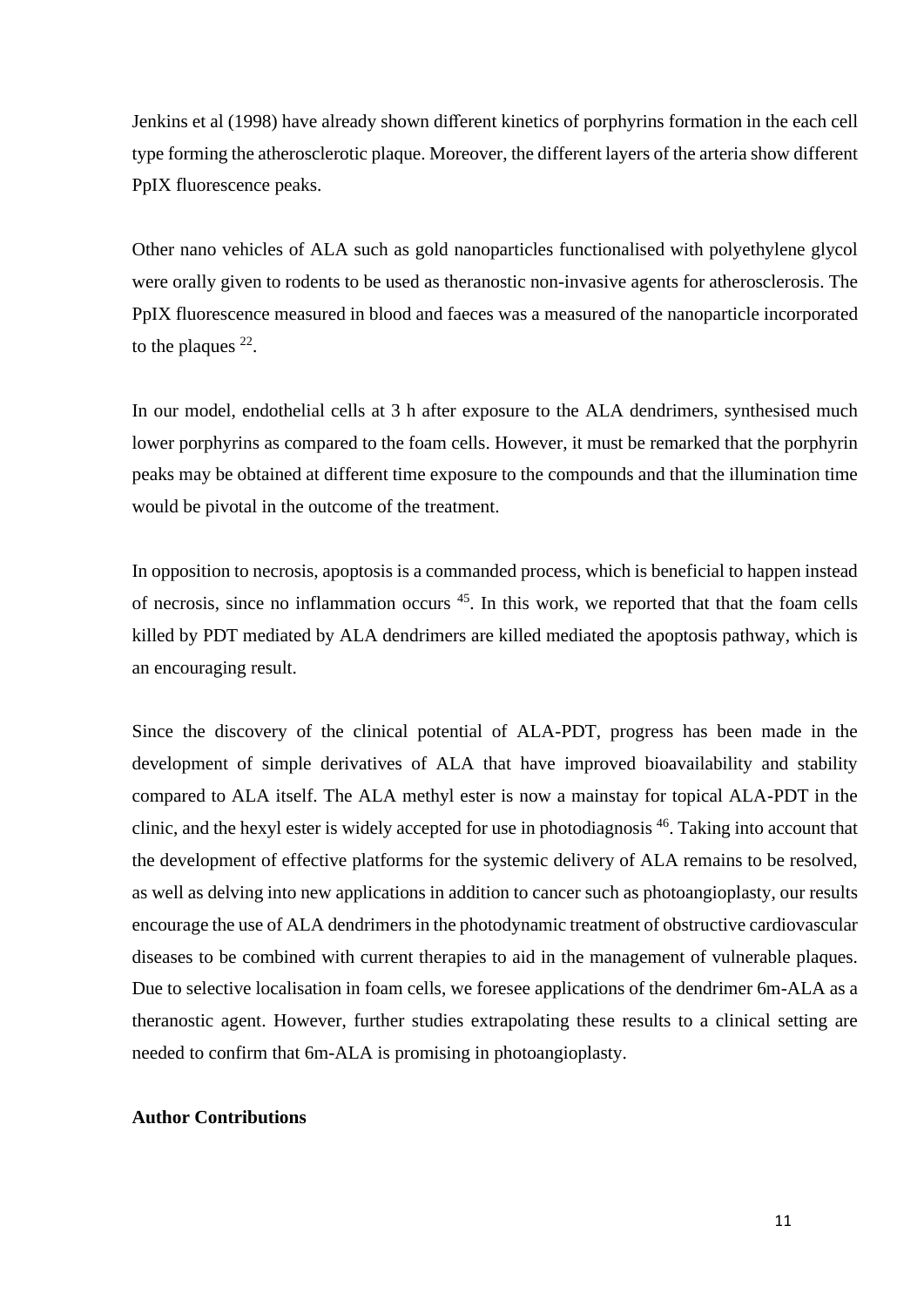G.D. and A.C. conceived the biological experiments and wrote the main text. M.C., D.S., G.C. and G.D. carried out the biological experiments. M.G. carried out the isolatin of LDL, preparation of OxLDL A.M. and S.B. provide the dendrimer 6m-ALA. All authors reviewed the manuscript.

### **Conflicts of interest**

There are no conflicts to declare.

#### **Acknowledgements**

Work at CIPYP was supported by grants from CONCET (PIP 0237, to AC) and ANPCyT (PICT 2014-0727, to AC). MC thanks INC for a student felowship. GC thanks CONICET for a doctoral fellowship. The authors are grateful to Vanina Ripoll for her technical support.

#### **References**

- 1 L. Rodriguez, P. D. Vallecorsa, S. Battah, G. M. Di Venosa, L. A. Mamone, D. A. Saenz, M. C. Gonzalez, A. J. Batlle, Alcira María del C MacRobert and A. G. Casas, Aminolevulinic acid dendrimers in photodynamic treatment of cancer and atheromatous disease, *Photochem. Photobiol. Sci.*, 2015,**14**, 1617–1627.
- 2 T. J. Dougherty, J. E. Kaufman, A. Goldfarb, K. R. Weishaupt, D. Boyle and A. Mittleman, Photoradiation Therapy for the Treatment of Malignant Tumors, *Cancer Res,* 1978, **38**, 2628–2635.
- 3 P. Agostinis, K. Berg, K. A. Cengel, T. H. Foster, A. W. Girotti, S. O. Gollnick, S. M. Hahn, M. R. Hamblin, A. Juzeniene, D. Kessel, M. Korbelik, J. Moan, P. Mroz, D. Nowis, J. Piette, B. C. Wilson and J. Golab, Photodynamic therapy of cancer: An update, *CA. Cancer J. Clin.*, 2011,**61**,250-281.
- 4 J. C. Kennedy, S. L. Marcus and R. H. Pottier, Photodynamic therapy (PDT) and photodiagnosis (PD) using endogenous photosensitization induced by 5-aminolevulinic acid (ALA): Mechanisms and clinical results, *J. Clin. Laser Med. Surg.*, 1996, **14**, 289–304.
- 5 H. Fukuda, A. Casas, F. Chueke, S. Paredes and A. M. C. Batlle, Photodynamic action of endogenously synthesized porphyrins from aminolevulinic acid, using a new model for assaying the effectiveness of tumoral cell killing, *Int. J. Biochem.*, 1993, **25**,1395-1398.
- 6 X. Wen, Y. Li and M. R. Hamblin, Photodynamic therapy in dermatology beyond non-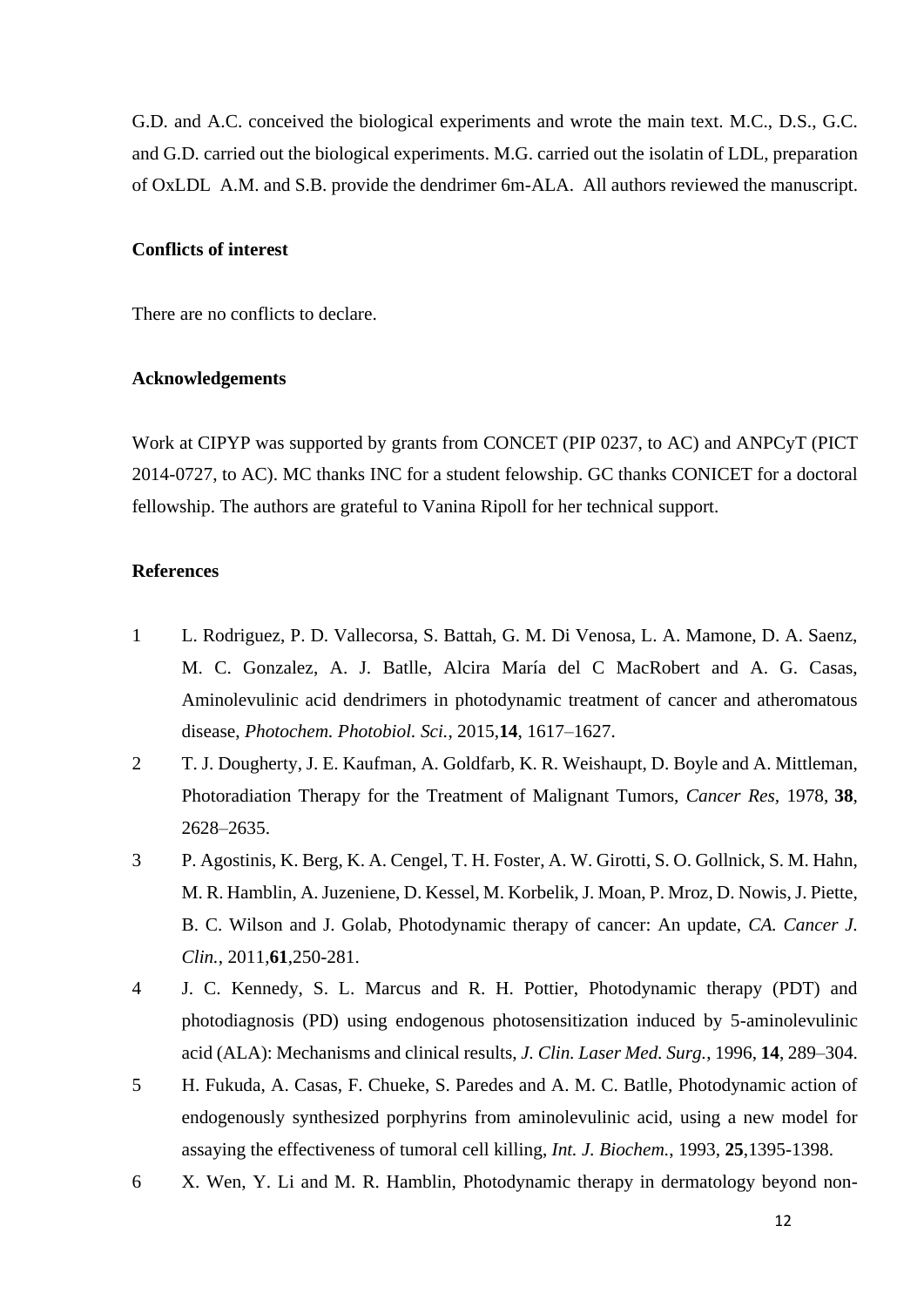melanoma cancer: An update, *Photodiagnosis Photodyn. Ther.*, 2017,**19**,140-152.

- 7 A. Casas, Clinical uses of 5-aminolaevulinic acid in photodynamic treatment and photodetection of cancer: A review, *Cancer Lett.*, 2020,**490**,165-173.
- 8 T. Zhou, S. Battah, F. Mazzacuva, R. C. Hider, P. Dobbin and A. J. Macrobert, Design of Bifunctional Dendritic 5-Aminolevulinic Acid and Hydroxypyridinone Conjugates for Photodynamic Therapy, *Bioconjug. Chem.*, 2018,**29**,3411-3428.
- 9 S. H. Battah, C. E. Chee, H. Nakanishi, S. Gerscher, A. J. MacRobert and C. Edwards, Synthesis and biological studies of 5-aminolevulinic acid-containing dendrimers for photodynamic therapy, *Bioconjug. Chem.*, 2001,**12**,980-988.
- 10 S. Battah, S. Balaratnam, A. Casas, S. O'Neill, C. Edwards, A. Batlle, P. Dobbin and A. J. MacRobert, Macromolecular delivery of 5-aminolaevulinic acid for photodynamic therapy using dendrimer conjugates, *Mol. Cancer Ther.*, 2007,**6**,876-885.
- 11 J. Kou, D. Dou and L. Yang, Porphyrin photosensitizers in photodynamic therapy and its applications, *Oncotarget*, 2017, **8**,81591–81603.
- 12 T. Roy, T. Forbes, G. Wright and A. Dueck, Burning bridges: Mechanisms and implications of endovascular failure in the treatment of peripheral artery disease, *J. Endovasc. Ther.*, 2015, **22** , 874–880.
- 13 S. Houthoofd, M. Vuylsteke, S. Mordon and I. Fourneau, Photodynamic therapy for atherosclerosis. The potential of indocyanine green, *Photodiagnosis Photodyn. Ther.*, 2020,**29**, 101568.
- 14 R. Straight, G. Vincent and E. Hammond, *Porphyrin retention and photodynamic treatment of diet induced atherosclerotic lesions in pig, in Photodynamic Therapy of Tumors and Other Diseases*, Padova, Italy: Libreria Progetto, 1986.
- 15 M. Eldar, Y. Yerushalmi, E. Kessler, M. Scheinowitz, U. Goldbourt, E. Ben Hur, I. Rosenthal and A. Battler, Preferential uptake of a water-soluble phthalocyanine by atherosclerotic plaques in rabbits, *Atherosclerosis*, 1990,**84**,135-139.
- 16 M. R. Hamblin and E. Luke Newman, New trends in photobiology. On the mechanism of the tumour-localising effect in photodynamic therapy, *J. Photochem. Photobiol. B Biol.*, 1994, **23**,3-8.
- 17 A. M. Spokojny, J. R. Serur, J. Skillman and J. Richard Spears, Uptake of hematoporphyrin derivative by atheromatous plaques: Studies in human in vitro and rabbit in vivo, *J. Am. Coll. Cardiol.*, 1986, **8**,1387-1392.
- 18 S. G. Rockson, D. P. Lorenz, W. F. Cheong and K. W. Woodburn, Photoangioplasty: An emerging clinical cardiovascular role for photodynamic therapy, *Circulation*, 2000,**102**,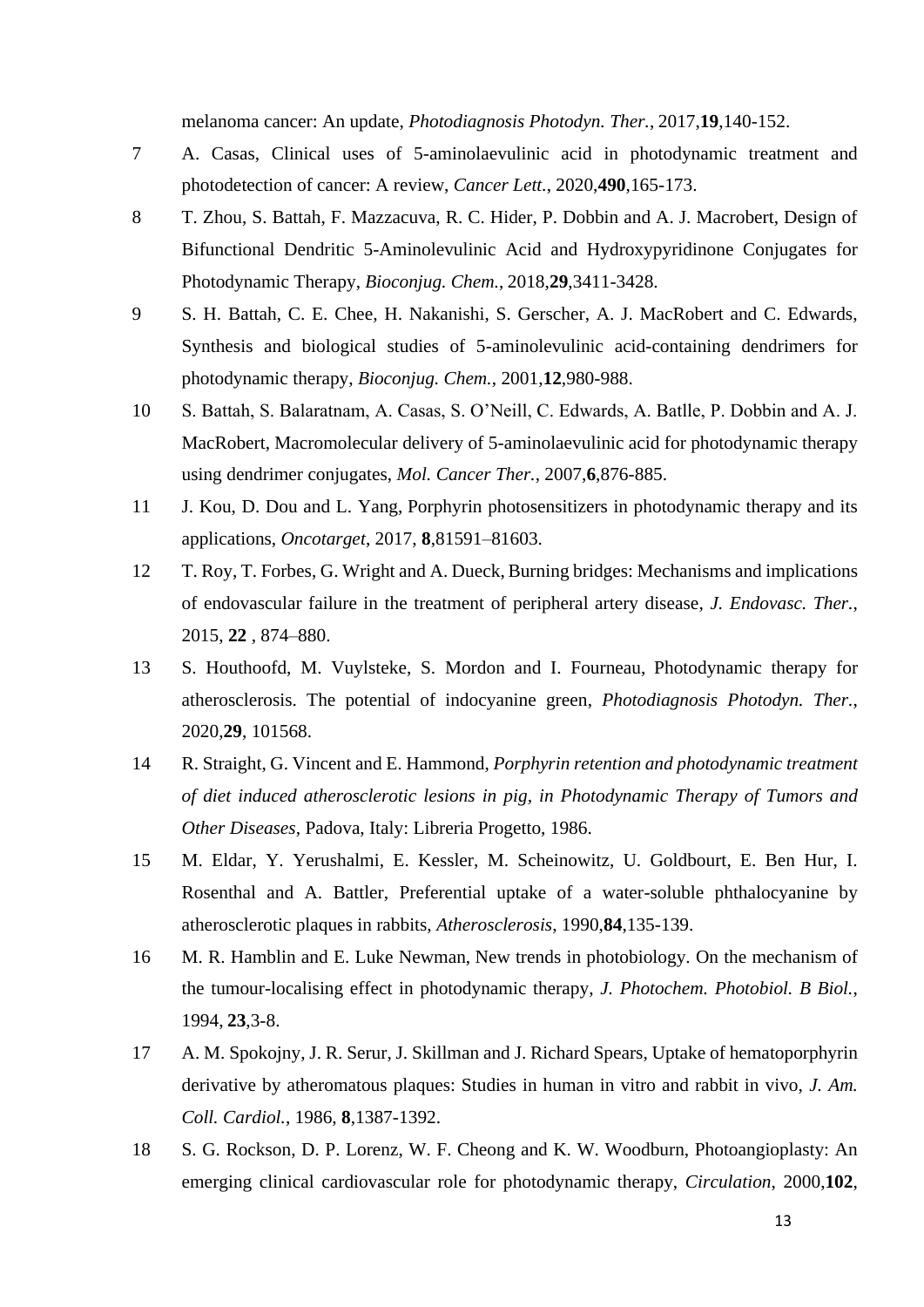591-596.

- 19 M. P. Jenkins, G. Buonaccorsi, A. MacRobert, C. C. R. Bishop, S. G. Brown and J. R. McEwan, Intra-arterial photodynamic therapy using 5-ALA in a swine model, *Eur. J. Vasc. Endovasc. Surg.*, 1998,**16**, 284-291.
- 20 M. P. Jenkins, G. A. Buonaccorsi, R. Mansfield, C. C. R. Bishop, S. G. Bown and J. R. McEwan, Reduction in the response to coronary and iliac artery injury with photodynamic therapy using 5-aminolaevulinic acid, *Cardiovasc. Res.*, , 2000,**45**,478-485.
- 21 R. J. R. Mansfield, M. P. Jenkins, M. L. Pai, C. C. R. Bishop, S. G. Bown and J. R. McEwan, Long-term safety anfficacy of superficial femoral artery angioplasty with adjuvant photodynamic therapy to prevent restenosis, *Br. J. Surg.*, 2002,**89**,1538-1539.
- 22 K. De Oliveira Gonçalves, M. N. Da Silva, L. B. Sicchieri, F. R. De Oliveira Silva, R. A. De Matos and L. C. Courrol, Aminolevulinic acid with gold nanoparticles: A novel theranostic agent for atherosclerosis, *Analyst*, 2015, **140**, 1974-1980.
- 23 K. J. Moore and I. Tabas, Macrophages in the pathogenesis of atherosclerosis, *Cell*, 2011, **145**,341–355.
- 24 B. Sengupta, C. A. Narasimhulu and S. Parthasarathy, Novel technique for generating macrophage foam cells for in vitro reverse cholesterol transport studies, *J. Lipid Res.*, 2013,**54**,3358-3372.
- 25 S. Collot-Teixeira, J. Martin, C. McDermott-Roe, R. Poston and J. L. McGregor, CD36 and macrophages in atherosclerosis, *Cardiovasc. Res.*, 2007, **75**, 468–477.
- 26 A. Ledda, M. González, J. Gulfo, I. Díaz Ludovico, N. Ramella, J. Toledo, H. Garda, M. Grasa and M. Esteve, Decreased OxLDL uptake and cholesterol efflux in THP1 cells elicited by cortisol and by cortisone through 11β-hydroxysteroid dehydrogenase type 1, *Atherosclerosis*., 2016, **250,** 84-94.
- 27 E. W. Ades, F. J. Candal, R. A. Swerlick, V. G. George, S. Summers, D. C. Bosse and T. J. Lawley, HMEC-1: Establishment of an immortalized human microvascular endothelial cell line, *J. Invest. Dermatol.*, 1992, **99**,683-690.
- 28 A. Tricerri, B. Córsico, J. D. Toledo, H. A. Garda and R. R. Brenner, Conformation of apolipoprotein AI in reconstituted lipoprotein particles and particle-membrane interaction: Effect of cholesterol, *Biochim. Biophys. Acta - Lipids Lipid Metab.*,1998, **1391**,67-78.
- 29 F. Denizot and R. Lang, Rapid colorimetric assay for cell growth and survival. Modifications to the tetrazolium dye procedure giving improved sensitivity and reliability, *J. Immunol. Methods*,1986, **89**,271-277.
- 30 L. Rodriguez, H. S. de Bruijn, G. Di Venosa, L. Mamone, D. J. Robinson, A. Juarranz, A.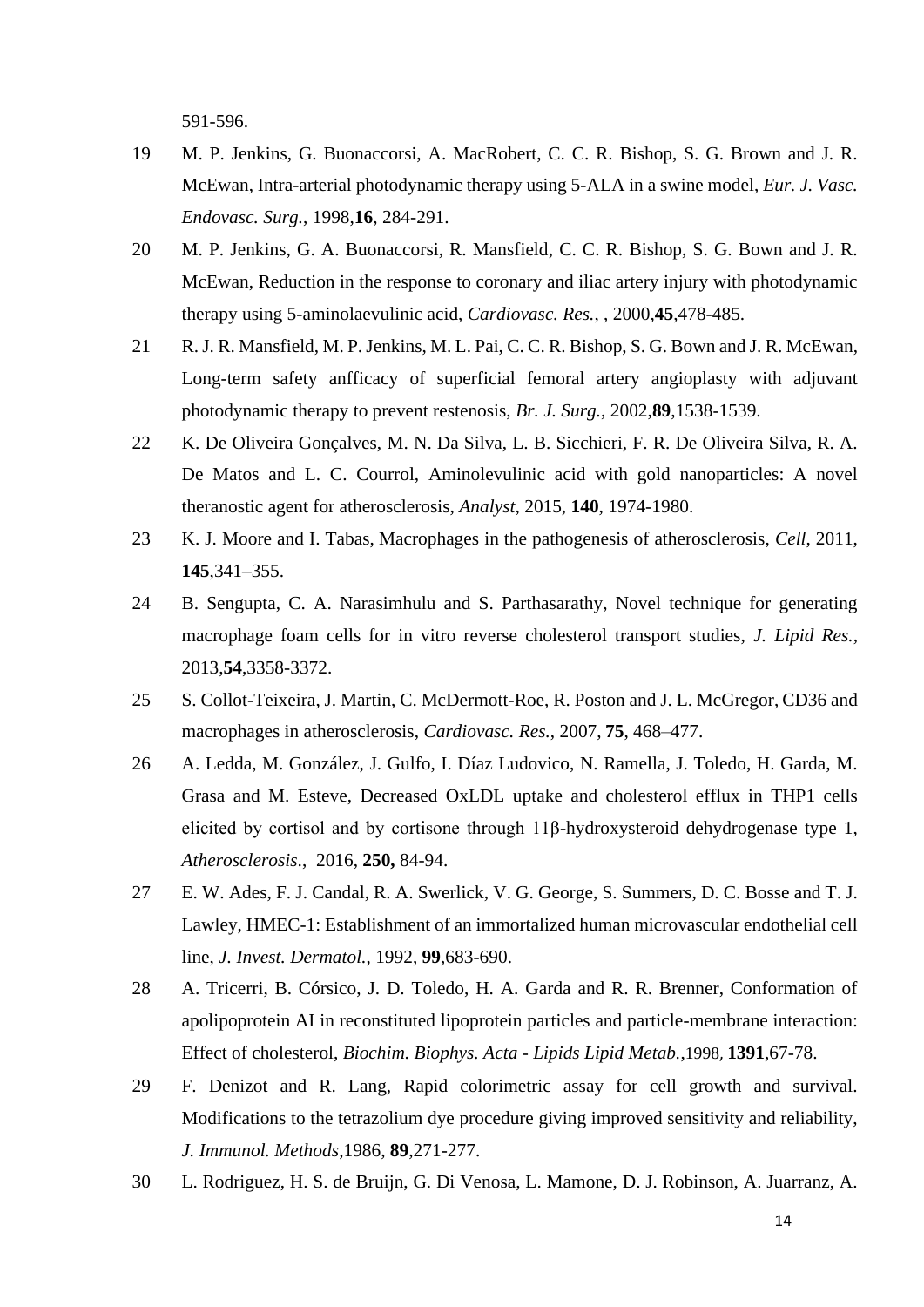Batlle and A. Casas, Porphyrin synthesis from aminolevulinic acid esters in endothelial cells and its role in photodynamic therapy, *J. Photochem. Photobiol. B Biol.*, 2009,**96**, 249-254.

- 31 J. Toledo, M. Esteve, M. Grasa, A. Ledda, H. Garda, J. Gulfo, I. D. Ludovico, N. Ramella and M. Gonzalez, Data related to inflammation and cholesterol deposition triggered by macrophages exposition to modified LDL, *Data Br.*, 2016,**8** , 251-257.
- 32 T. N. Demidova and M. R. Hamblin, Photodynamic therapy targeted to pathogens, *Int. J. Immunopathol. Pharmacol.*, 2004, **17**, 245–254.
- 33 L. Wahl and H. Kleinman, Tumor-associated macrophages as targets for cancer therapy, *J Natl Cancer Inst*.,1998, **90**, 1583–1584.
- 34 M. Korbelik and M. R. Hamblin, The impact of macrophage-cancer cell interaction on the efficacy of photodynamic therapy, *Photochem. Photobiol. Sci.*, 2015, **14,** 1403–1409.
- 35 S. Evans, W. Matthews, R. Perry, D. Fraker, J. Norton and H. I. Pass, Effect of photodynamic therapy on tumor necrosis factor production by murine macrophages, *J. Natl. Cancer Inst.*, 1090, **82**, 34–39.
- 36 M. R. Hamblin, A. Tawakol, A. P. Castano, F. Gad, T. Zahra, A. Ahmadi, J. Stern, B. Ortel, S. Chirico, A. Shirazi, S. Syed and J. E. Muller, Macrophage-targeted photodynamic detection of vulnerable atherosclerotic plaque, in *Lasers in Surgery: Advanced Characterization, Therapeutics, and Systems XIII*, 2003, (Vol. 4949, p. 466). SPIE.
- 37 F. Schmitt, L. Lagopoulos, P. Käuper, N. Rossi, N. Busso, J. Barge, G. Wagnières, C. Laue, C. Wandrey and L. Juillerat-Jeanneret, Chitosan-based nanogels for selective delivery of photosensitizers to macrophages and improved retention in and therapy of articular joints, *J. Control. Release*, 2010, **144**, 242–250.
- 38 A. O. Amer and M. S. Swanson, A phagosome of one's own: A microbial guide to life in the macrophage, *Curr. Opin. Microbiol.*, 2002,**5**, 56–61.
- 39 J. L. Stafford, N. F. Neumann and M. Belosevic, Macrophage-mediated innate host defense against protozoan parasites, *Crit. Rev. Microbiol.*, 2002,**28**, 187–248.
- 40 D. R. Bogdanowicz and H. H,Lu, Multifunction Co-culture Model for Evaluating Cell–Cell Interactions, 2013, 29–36.
- 41 S. I. Tanabe and D. Grenier, Endothelial cell/macrophage cocultures as a model to study Streptococcus suis-induced inflammatory responses: RESEARCH ARTICLE, *FEMS Immunol. Med. Microbiol.*, 2009, **55**, 100–106.
- 42 G. M. Di Venosa, A. G. Casas, S. Battah, P. Dobbin, H. Fukuda, A. J. MacRobert and A. Batlle, Investigation of a novel dendritic derivative of 5-aminolaevulinic acid for photodynamic therapy, *Int. J. Biochem. Cell Biol.*, 2006, **38**, 82–91.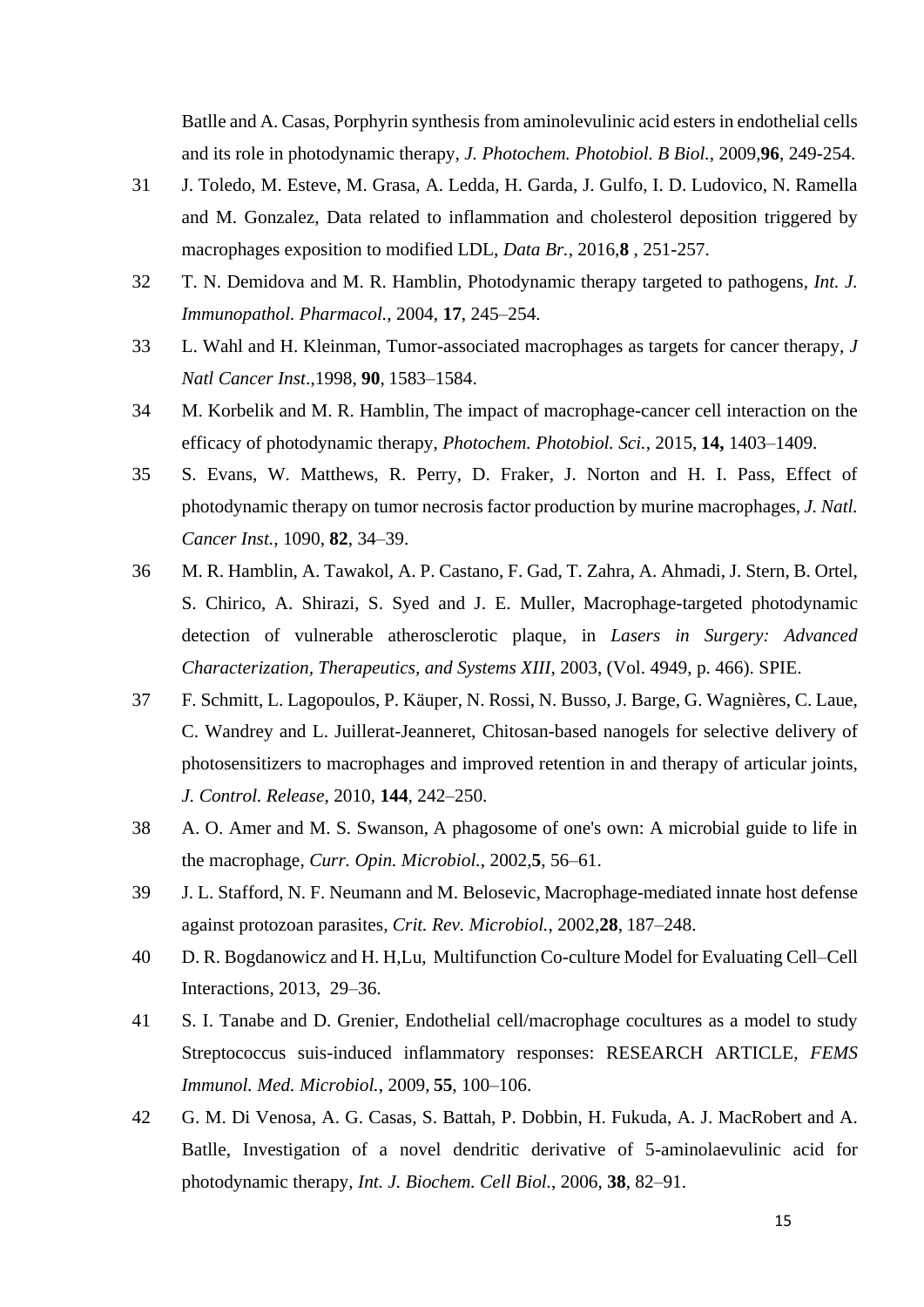- 43 A. Casas, S. Battah, G. Di Venosa, P. Dobbin, L. Rodriguez, H. Fukuda, A. Batlle and A. J. MacRobert, Sustained and efficient porphyrin generation in vivo using dendrimer conjugates of 5-ALA for photodynamic therapy, *J. Control. Release*,2009, **135**, 136–143.
- 44 A. Kawczyk-Krupka, Z. Czuba, E. Szliszka, W. Król and A. Sieroń, The role of photosensitized macrophages in photodynamic therapy, *Oncol. Rep.*,2011, **26**, 275–280.
- 45 S. N. Syed Abdul Rahman, N. Abdul Wahab and S. N. Abd Malek, In vitro morphological assessment of apoptosis induced by antiproliferative constituents from the rhizomes of curcuma zedoaria, *Evidence-based Complement. Altern. Med.*,2013 , DOI:10.1155/2013/257108.
- 46 K. M. Tewari and I. M. Eggleston, Chemical approaches for the enhancement of 5 aminolevulinic acid-based photodynamic therapy and photodiagnosis, *Photochem. Photobiol. Sci.*, 2018,**17**,1553–1572.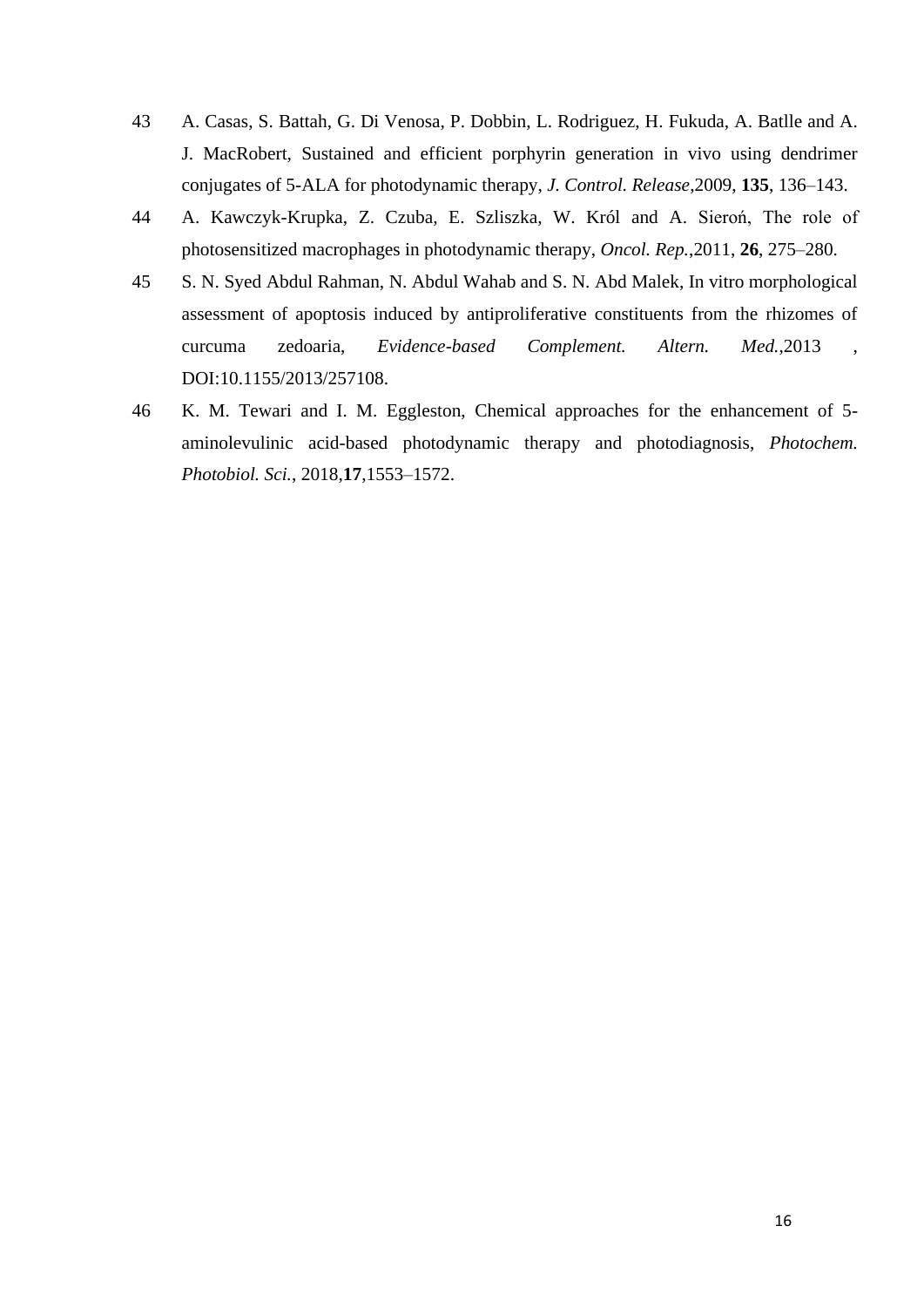## **Figure legends**

## **Figure 1: Structures of ALA and 6m-ALA dendrimer.**

### **Figure 2: Ratio of FAT/CD36 expression in foam cells**

Quantification of FAT/CD36 was carried out by RT-PCR after different time exposure of Raw 264.7 macrophages to Ox-LD. The average of three experiments is shown. \*p <0.01 as compared to the control.

## **Figure 3: Porphyrin production after ALA exposure and response to ALA-PDT in Raw 264.7 macrophages and foam cells.**

Cells were treated 3 h with increasing concentrations of ALA.(A) Porphyrin were extracted from the cells and quantified fluorometrically. (B). Cells were treated 3 h with 1 mM ALA and PDT was carried out employing increasing light doses, and cell viability was determined.

## **Figure 4: Porphyrin production induced by ALA and ALA dendrimers in foam and endothelial cells**

Foam cells and HMEC-1 cells were treated 3 h with 0.05 or 1 mM of ALA or ALA dendrimers. Porphyrins were quantified fluorometrically. \* p< 0.05 as compared to 0.05 mM ALA.

## **Figure 5: Response of foam and HMEC-1 cells to PDT employing 6m-ALA**

Cells were treated 3 h with 0.05 mM 6m-ALA and then, PDT was carried out and cell viability was determined.

### **Figure 6: Co-culture of foam cells and HMEC-1 cells treated with 6m-ALA-PDT**

Crystal violet staining. Magnification 20 X. Cells were incubated with 0.05 mM 6m-ALA during 3 h and then irradiated at different light doses and stained 19 h later. The images are representative of 3 independent experiments.

# **Figure 7: Fluorescence microscopy of foam cells and HMEC-1 cells treated with ALA and 6m-ALA**

Foam cells and HMEC-1 cells were exposed to 0.05 mM ALA or 6m-ALA for 3 hours. (A) Micrographs were taken after fluorescence microscopy inspection. Magnification 40X. (B) Qualitative porphyrin detection expressed in arbitrary units.